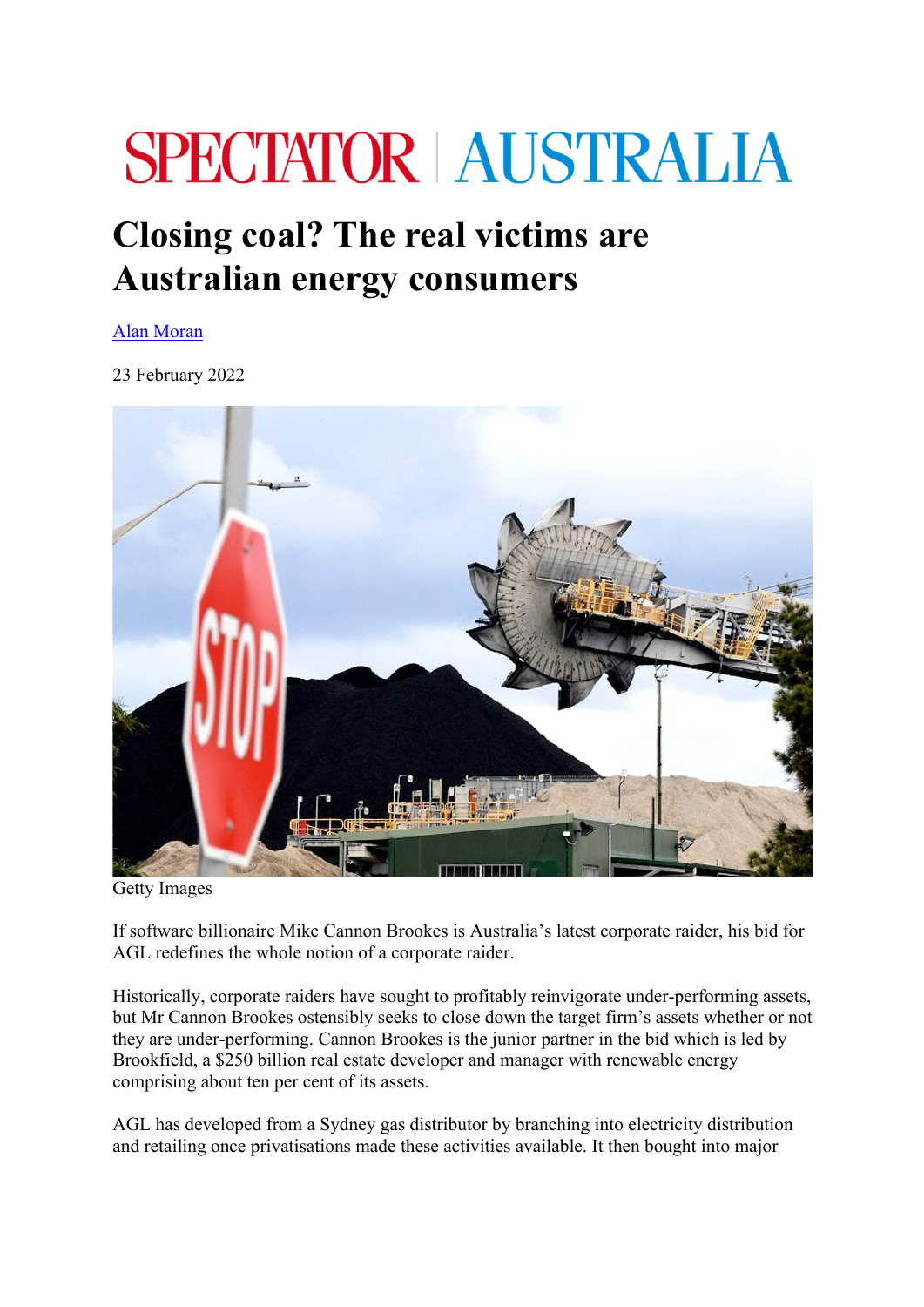electricity generators in New South Wales (Bayswater, Liddell) and Victoria (Loy Yang A) to become Australia's largest energy utility.

Having traded as high as \$25 five years ago, AGL's share price plummeted to under \$6 per share at the end of last year. The shares have since increased in value as a result of higher electricity prices and the share offer is worth \$7.5.

The demise of the AGL share price reflects its positioning within a pincer.

On the one hand, the firm is heavily into coal-based power, which is designed to operate 90 per cent of the time. Unfortunately, as a result of subsidised wind and solar, it is forced to run as an intermittent filler to these erratic power sources. Coal generation's high capital intensity means that impacts harshly on its economics. Compounding this is the wear and tear from an on-off operating regime that must accommodate subsidised wind and solar which has supply priority advantages. These detrimental outcomes for existing coal plants would also plague the economic viability of new coal plants, or for that matter, a nuclear plant.

The other arm of the pincer comes from the Environment Social Governance (ESG) movement which has become dominant in financial markets. It seeks to deny funds and downgrade the quality of coal (and gas) producers' earnings. In addition, ESG has brought higher regulatory costs to coal due to it having infected attitudes of planners and governments as a whole.

The combined effect of these pincers reduces the value of AGL shares making the firm vulnerable to a predator.

Mr Cannon-Brookes argues that renewables are the cheapest source of power generation, but he illogically claims that forced early closures of coal power stations are required to allow them to demonstrate this. Unsurprisingly, as he told The *Australian*, 'This is not my day job.'

But energy and infrastructure investment is the day job of his majority partner Brookfield, which owns Victoria's transmission network as well as distribution and retailing assets. Brookfield would have cast expert eyes on AGL's balance sheet and assessed that early closing of the troubled coal power stations means higher prices for renewables, batteries, and alternative supply-stabilising facilities. They would also welcome the consequent need for more transmission spending due to the concentrated output from huge coal generators being replaced by that of remote and less concentrated renewable energy electricity supply.

Fundamentally, Australian energy policy is being driven by carbon dioxide abatement policies that have been falsely sold as both planet-saving and cost-saving. The upshot is higher electricity and gas prices and a more precarious electricity supply. Meanwhile, even if reductions in greenhouse gases are a pressing concern, it is not taking place as the Third World expands its emissions faster than developed countries force theirs down.

Writing in The *Australian*, Judith Sloan has a point in asking whether the National Energy Market is really suited to the control by zealous bureaucrats and the whims of private sector decision-making based on evangelical thinking by executives as well as making money for the shareholders. But governments cannot blame calculating enterprises like Brookfield or even dreamy environmentalists like Mr Cannon-Brookes from seeking to prosper or gain virtue-signalling benefits by taking advantage of the regulatory regimes they have created.